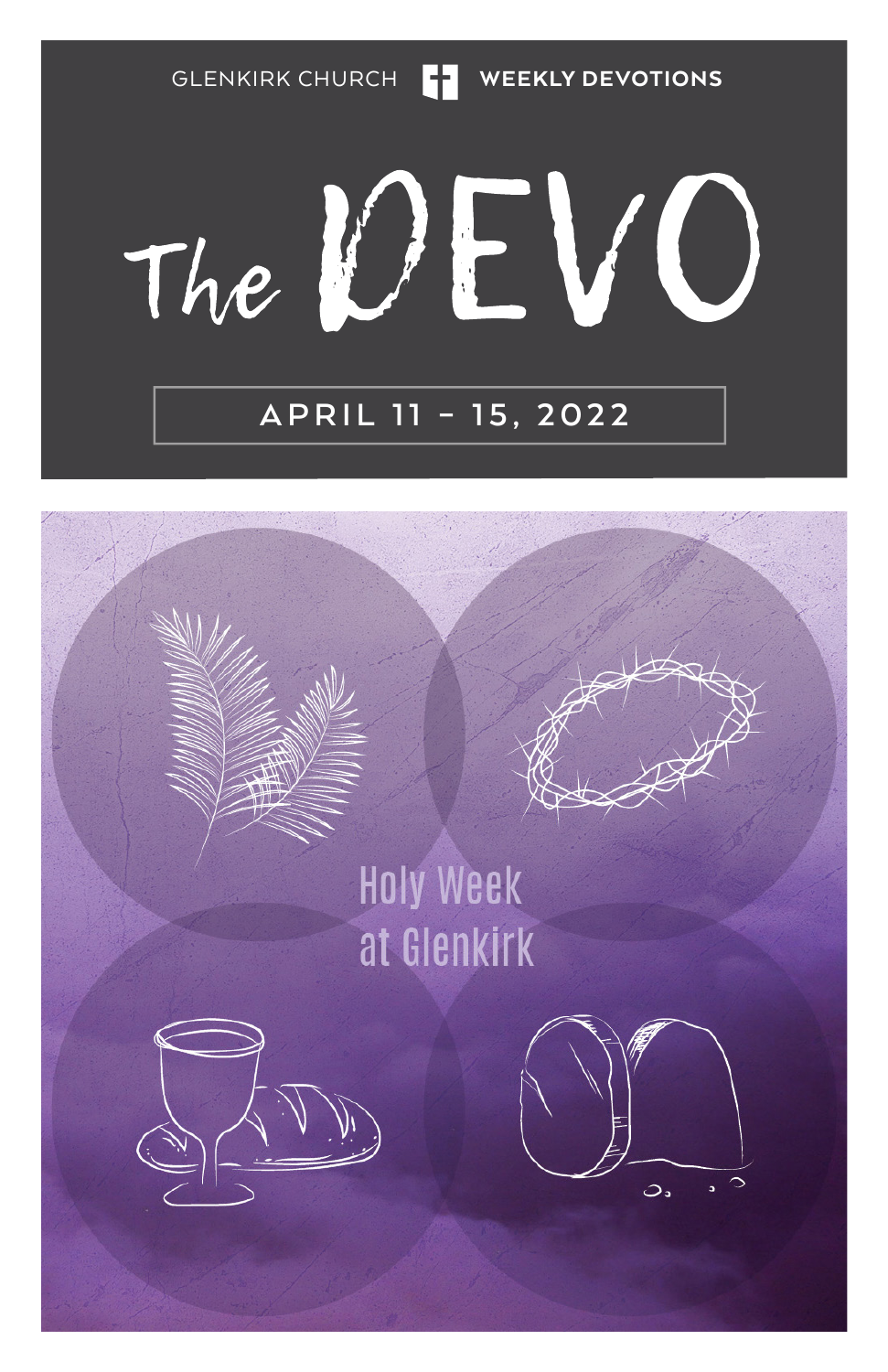# MONDAY

Read Mark 11:12-14, 20-21; Matthew 21:28-22:14

It's Holy Week, a.k.a. "Passion (Suffering) Week," culminating in Jesus' crucifixion and His miraculous resurrection commemorated by Easter. A common thread throughout last week's devos: Jesus separating His followers from enemies—the latter facing judgment. That theme intensifies this week as we consider Holy Week's events culminating in history's turning point.

Monday was perhaps when Jesus cursed the fig tree, a peculiar Messianic pronouncement—Scripture repeatedly pictures Israel as a fig tree (Hosea 9:10, etc.). "The 'fathers of Israel' or Patriarchs are seen as the best figs—the first-fruits of the summer crop." (Facts About Israel) Via this curse Jesus foresaw impending judgment upon the country for rejecting Him, confirmed by the disciples' discovery of that same tree withered the next morning (Mark 11:20). Jesus' adjacent teaching on forgiveness toward offenders (v. 25), however, may suggest future hope for Israel.

Afterward, Jesus cleansed the temple for the second recorded time. The first cleansing (John 2:13-17) signified missional sanctification much like believers' repentant prayers in preparation for usefulness to God. This second cleansing likely pictured judgment upon corporate Israel for rejecting its Messiah—bringing to mind God's glory exiting the temple in Ezekiel 10.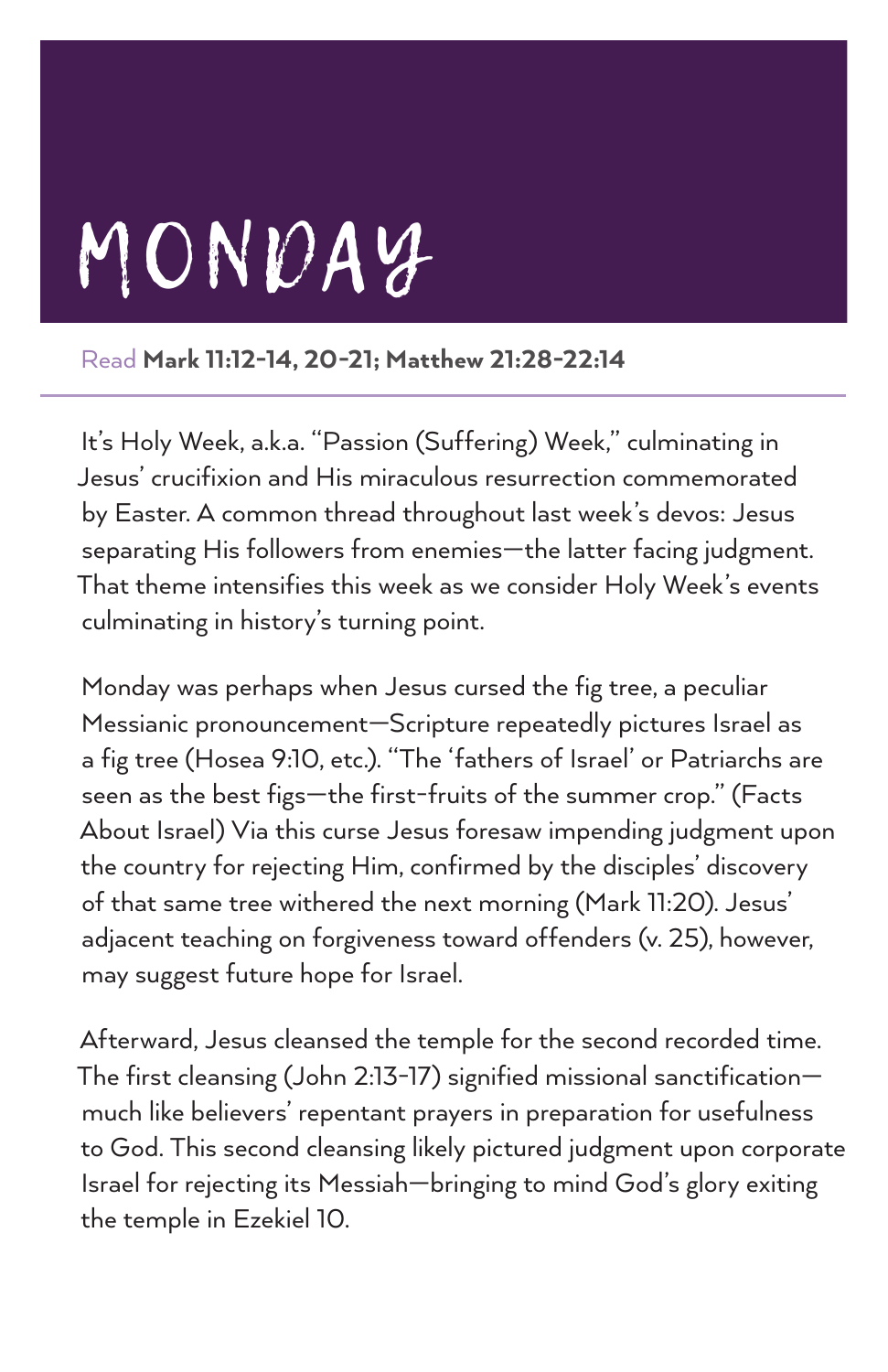Jesus then taught three parables, each a similar warning wrapped in a history lesson. In the "Parable of the Two Sons," the reluctant son eventually working the vineyard represents repentant sinners who accept Christ; the initially willing son who ultimately forsakes the vineyard (and Christ) pictures self-righteous religious legalists like most of the Sanhedrin. The "Parable of the Tenants" portrays the general history of Israel's leaders, the sent and abused servants, God's prophets, and the Master's murdered son, Jesus Himself. The "Parable of the Wedding Feast" speaks to Israel's (the original invitees') general rejection of the Messiah, the later guests representing the faithful Jewish remnant and believing Gentiles. The *"man who had no wedding garment"* (Matthew 22:11) characterizes pretenders not following the true Jesus Christ, perhaps mere "cultural Christians" and/or cult members.

*"The Stone that the builders rejected"* (Matthew 21:42) had come those rejecting Jesus, *"the Cornerstone,"* would invite crushing judgment. Battle lines were now clearly drawn, clashes were escalating throughout this week.

### **QUESTIONS**

What was the significance of Jesus cursing the fig tree? How did the Messiah's second temple cleansing apparently harmonize with His cursing the fig tree? What did the three parables that Jesus taught have to do with first-century Israel and the forthcoming Christian church?

### PRAYERS FOR SHEPHERD'S PANTRY

Hundreds of households come through the doors at Shepherd's Pantry each week in need of food, clothing, and household items. As the cost of food and gas continues to rise, these families need us more than ever. Our prayer is that we can continue being a blessing to these friends and a place for hope and comfort.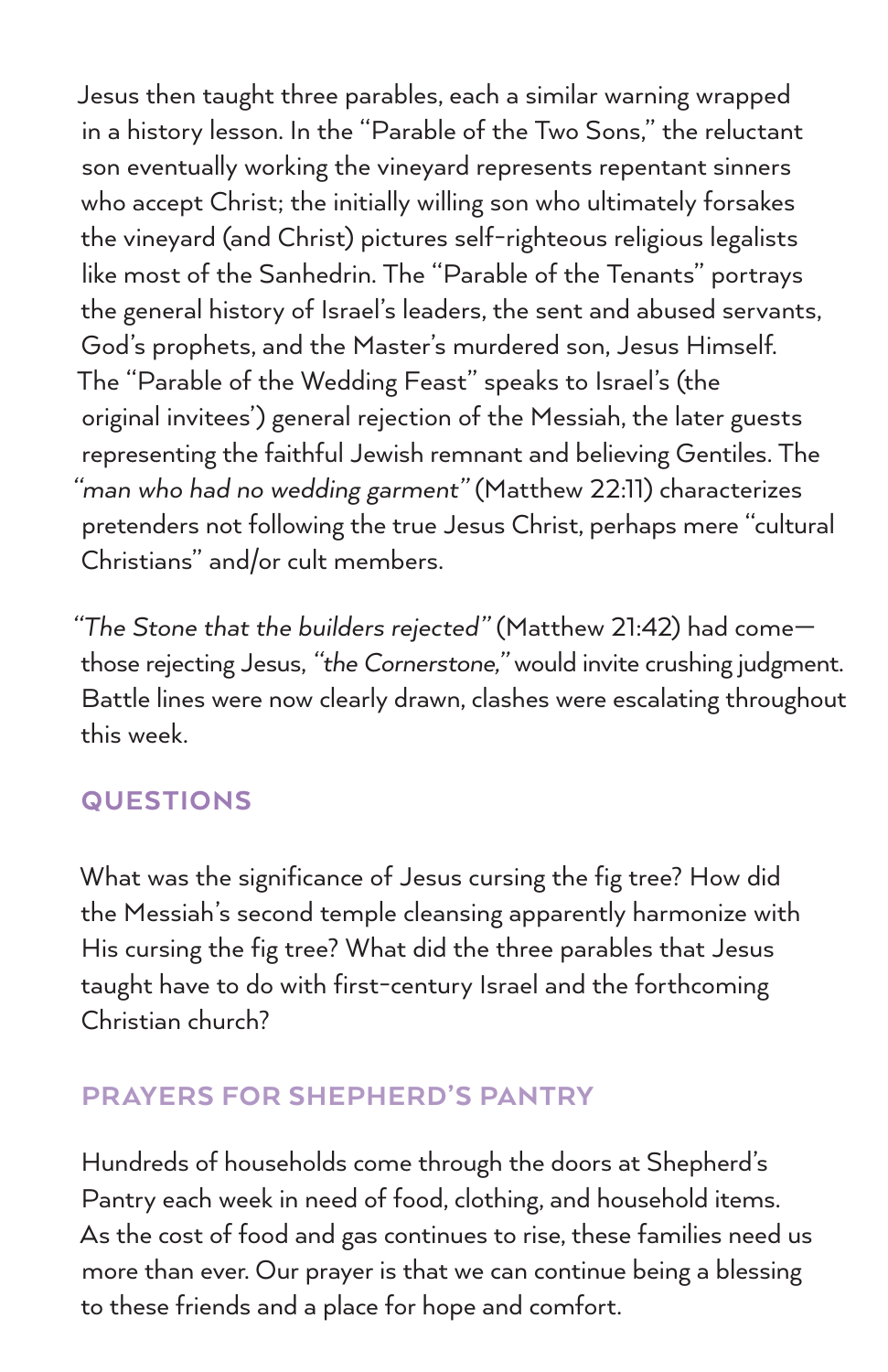# TUESDAY

Read Ezekiel 33:10-11; Luke 13:34-35; Matthew 25

Passion Week's Tuesday was busy; however, it was not a day where Jesus' lessons would warm hearts. This is likely when the cursed fig tree was found withered (Mark 11:21), an ominous sign for Israel's elite. Mark 13 shares Jesus' teaching regarding the temple's future destruction— touched upon in last Friday and fulfilled in AD 70 as Rome sacked Jerusalem.

Mark 13 also documents Jesus' prophecy regarding "the end of the age," passionately disputed within Christendom. "Futurists" interpret this *"end"* as still future, upon Jesus' return when God re-creates heaven and earth (Revelation 21). "Amillennialists"—including Glenkirk and ECO—view this as the 1st century *"end"* of biblical Judaism and its relevance, ratified in AD 70.

Regardless, Jesus lamented Israel's general "blindness" as He anticipated Calvary: *"O Jerusalem! … How often I would have gathered your children together … and you were not willing! Behold, your house is forsaken"* (Luke 13:34-35). Later, *"He wept over [Jerusalem] and said, 'If you … had only known on this day what would bring you peace—but now it is hidden from [you]. … Enemies will … dash you to the ground … because you did not recognize the time of God's coming to you'"* (Luke 19:41-45).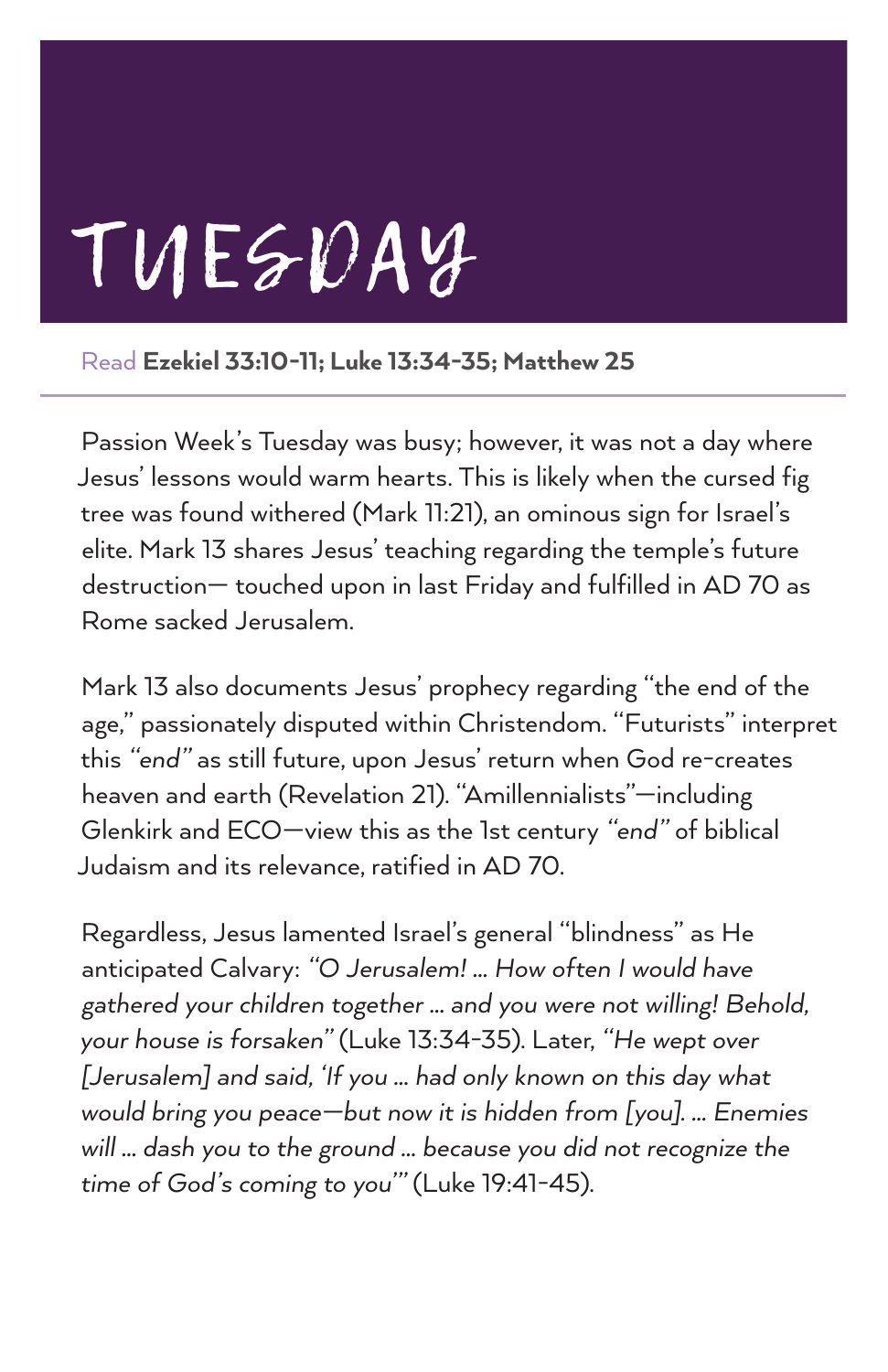Jesus' teaching in Matthew 25 may also have occurred on Tuesday. His "Parable of the Ten Virgins" included five who foolishly *"took no oil with them"* (v. 3), possibly representing the emptiness of their "faith." Jesus' "Parable of the Talents" addressed stewardship of divine gifts, the *"faithful servants"* having multiplied talents for kingdom purposes while the *"wicked servant"* squandered God's provision to his own damnation (vv. 14-30).

Jesus' final recorded teaching this day dealt with the final *"great white throne"* judgment of Revelation 20:11-15. The theme of God distinguishing between Christ followers (*"sheep"*) and His enemies (*"goats"*) dominates the latter part of Matthew 25. God's children exhibit faithfulness by the fruits of their walk with Christ. Unbelievers—existing apart from the *"true Vine"* (John 15:1)—live fruitlessly, prompting judgment.

God *"takes no pleasure in [judging] the wicked"* (Ezekiel 33:11) and would provide *"the Way"* (John 14:6) to reconciliation and redemption within days at Calvary's cross. Sadly, many rejected Jesus and still do, thereby spurning salvation.

#### **QUESTIONS**

What are a couple of common interpretations of *"the end of the age"* about which Jesus taught? What did the *"oil"* that the *"ten foolish virgins"* lack in their lamps apparently signify? What are the differences between *"sheep"* and *"goats"* as depicted by the Lord?

### PRAYERS FOR SHEPHERD'S PANTRY

Through the Shepherd's Pantry warehouse in Irwindale, homeless individuals receive a small quantity of food three days a week. Without personal storage capacity, cooking ability, or refrigeration, this helps them with two basic needs: food and dignity. We continue to pray with and for those living without a roof over their heads.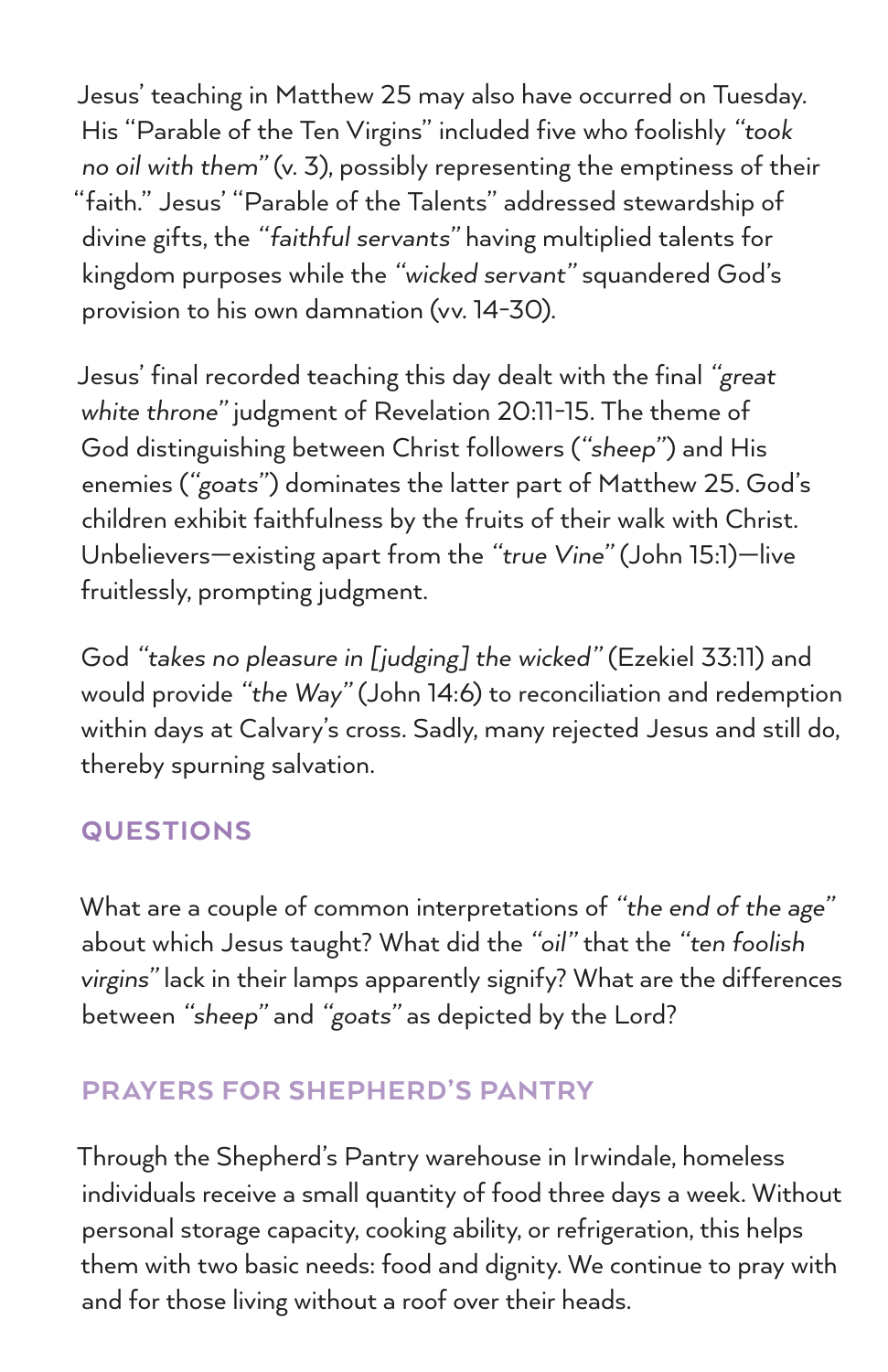# WEDNESDAY

Read Psalm 41:9; Matthew 26:6-16; John 13:18-30

Wednesday of Holy Week features Judas' apparent "last straw" in deciding to betray Jesus. Some view today's "anointing at Bethany" as restating Saturday's John 12:1-4 event—Mary washing Jesus' feet and wiping them with her hair. However, Mary anointed Christ *"six days before the Passover (Saturday)"* (John 12:1); today's anointing seemingly occurred *"two days before the Passover (Wednesday)"* (Mark 14:1), this time the worshipful act done by an anonymous woman *"on His head"* (Matthew 26:7).

Regardless, the aftermath synchronized between accounts: disciples complaining that the spikenard's sale could aid the poor and Jesus' rebuking reminder of His waning time with them. Judas then departed and bargained with the chief priests regarding Jesus' betrayal. The bounty was a slave's price, hauntingly echoing Zechariah 11:12: *"And they weighed out as my wages thirty pieces of silver."* Jesus indicated His knowledge of this at Maundy Thursday's "last supper": *"One of you will betray Me … he (Judas) to whom I will give this morsel of bread"* (John 13:21, 26).

Why did Wednesday's anointing presumably make Judas "snap" traitorously? The Bible doesn't say. Following Jesus' unjust Friday morning trial and delivery to Roman execution, *"remorseful"* Judas unsuccessfully tried returning his fee to the priests, then hung himself (Matthew 27:3-5). Wouldn't Judas' "repentance" prompt God's forgiveness? Apparently not—Jesus had foretold *"It would have been better for [Judas] if he had not been born"* (Mark 14:21). But why not?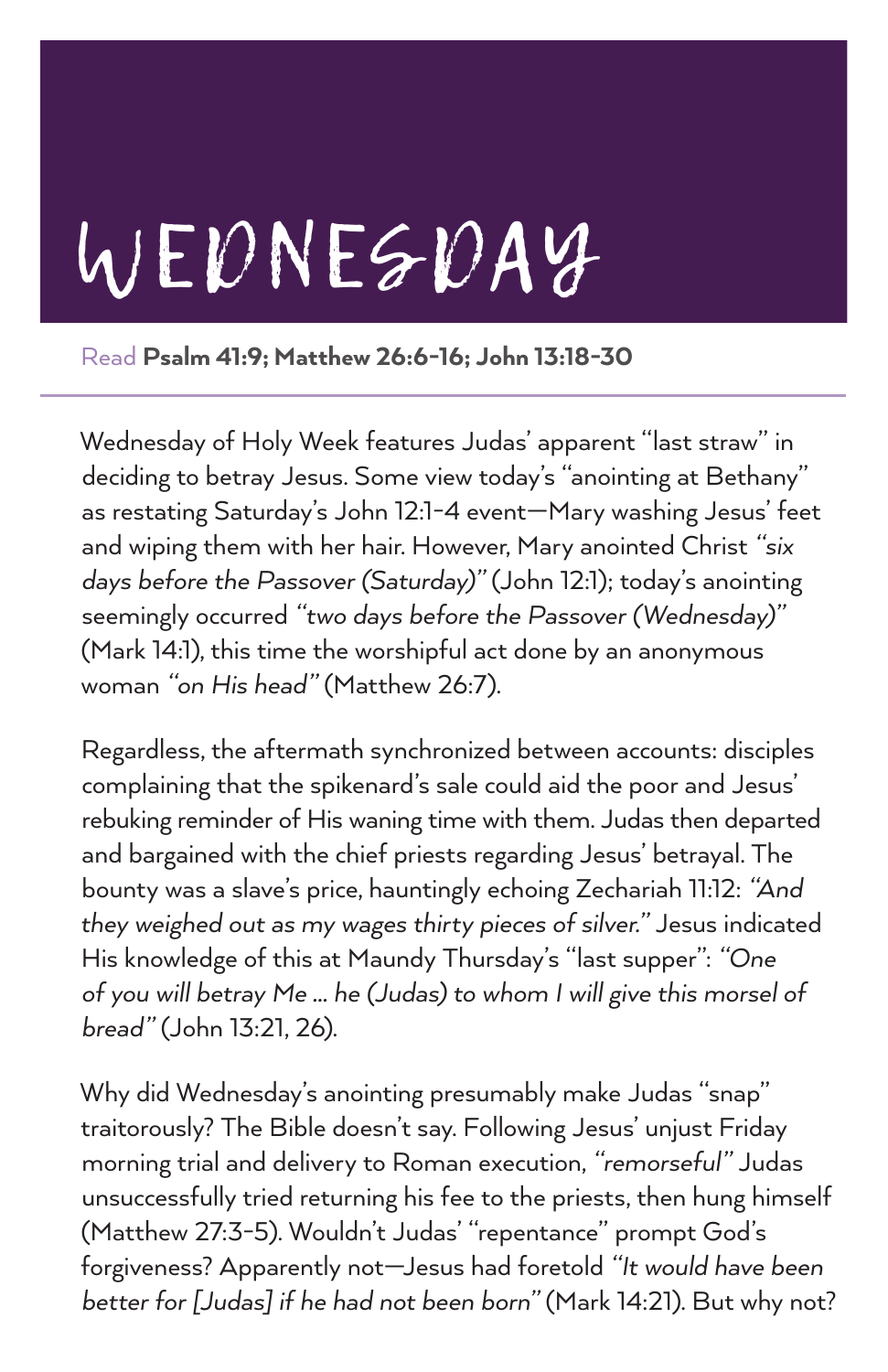I believe that Judas, like his peers and countrymen, expected the Messiah's political ascension. Judas had witnessed Jesus' miracles firsthand and perhaps—like fellow disciples disputing *"which of them was the greatest"* (Luke 9:46)—saw the Lord as his ticket to high office. Jesus' passive submission to anointing and its death imagery likely frustrated Judas. He may have betrayed Jesus, expecting Him then to "step up," destroy enemies and sieze power. When his selfish plan shockingly backfired, Judas' devastation undoubtedly prompted his next moves.

Though Peter also betrayed Christ, unlike Judas he was recommissioned (John 21:15-19) because *"God looks upon the heart"* (1 Samuel 16:7). Judas' heart was corrupted, whereas Jesus' loving, pure, forgiving heart would burst on the cross within two days.

### **QUESTIONS**

What's the significance of the price Judas received for his betrayal, *"thirty pieces of silver,"* and Jesus' first coming mission? Why do you believe that Judas betrayed the Savior? Why does it appear Peter was forgiven for denying Christ whereas Judas was not?

#### PRAYERS FOR SHEPHERD'S PANTRY

Through the tutoring programs we see children surpass the hopes and dreams their parents had for them. When a child succeeds, the joy on his or her face is priceless! Our prayer is that more people are called to join us as a volunteer tutor to give us the ability to provide help to more children.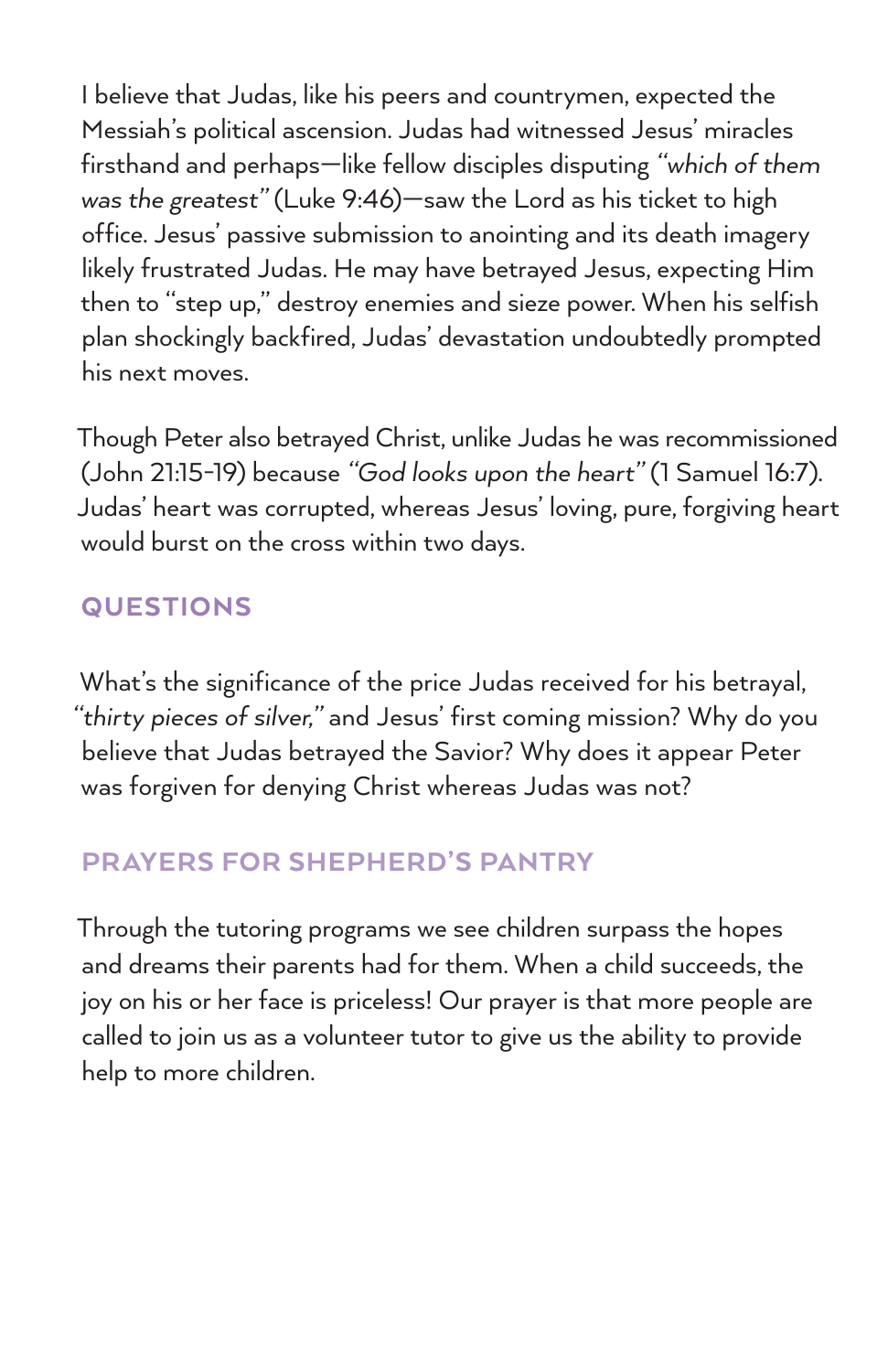# THURSDAY

Read John 13:3-17; Matthew 26:26-29, 36-46; John 18:1-6

Today is Maundy Thursday, the day Jesus reinterpreted Passover, instituting the "Lord's Supper" and our sacrament of Communion. This eventful day also included the climax of Judas' treachery, Peter's threefold denial of Christ, Jesus' ordeal in the Garden of Gethsemane and His subsequent detention. Yet amidst this drama, Jesus continued to teach and love His followers.

At their last pre-crucifixion meal, Jesus and His disciples shared bread and the fruit of the vine—representing His broken body and spilled blood at Calvary—the Savior demonstrating a fruit of abundant life by washing His disciples' feet. This poignant lesson displayed a means of intimacy with God: self-sacrificing service for kingdom purposes. The Lord urged them, and us, to likewise *"wash one another's feet"* (John 13:14).

His final lessons that evening impart Christian fundamentals. He taught, *"I am the Way, the Truth and the Life. No one comes to the Father except through Me"* (John 14:6). Jesus proclaimed, *"I am the true Vine"* (15:1), encouraging them to *"abide (live and remain) in Me"*  (15:4), commanding that His followers *"love one another as I have loved you"* (15:12). The Lord warned them of forthcoming worldly opposition and trials, while inspiring them to *"take heart, [for] I have overcome the world"* (16:33). Jesus promised the Holy Spirit's assistance throughout, then prayed for His disciples, providing encouraging insights into His loving, eternal relationship with the Father (John 17).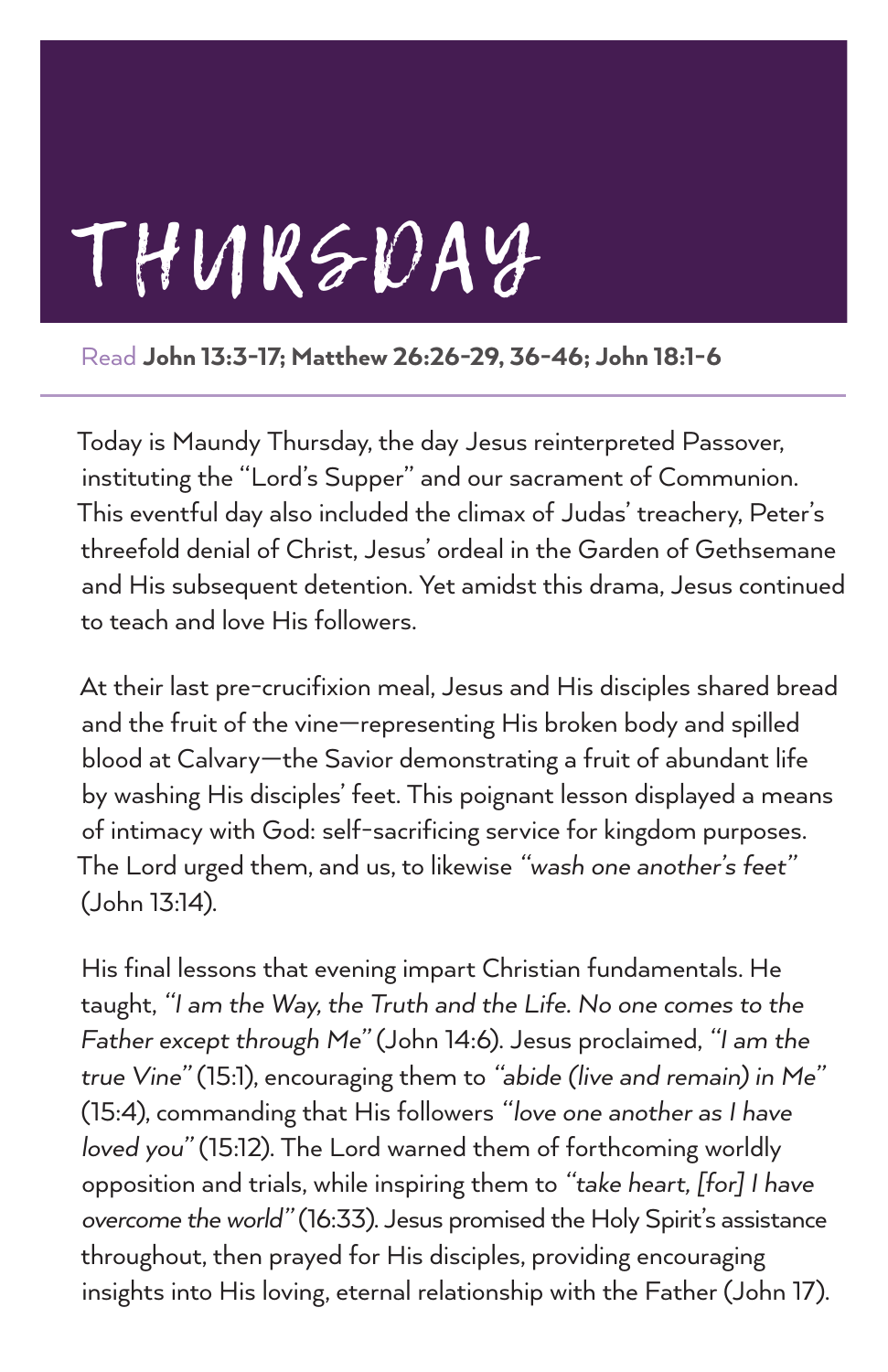Next stop was Gethsemane ("olive press"), where Jesus faced final trials while accepting betrayal and impending crucifixion. In His humanity, Jesus appealed three times that *"this cup pass from Me"* (Matthew 26:39)—the Father's resultant, stony silence reinforced His brutal, atoning sacrifice as the only way to salvation. The Savior willingly submitted, lovingly taking our rightful judgment while satisfying God's holy justice.

In Gethsemane—preceding His arrest, delivery to the Jewish council, and "trial" in Friday's early morning hours—the Messiah had a profound exchange with His captors. When advised by this posse that they sought *"'Jesus of Nazareth' … Jesus [proclaimed], 'I AM' … [which knocked them] to the ground"* (John 18:5-6). This same divine power would raise Christ from the tomb on Easter Sunday.

### **QUESTIONS**

What does Jesus' example and teaching, imploring that His disciples *"wash one another's feet,"* mean for Christians and, particularly, for you? Why do you think Jesus appealed to the Father in Gethsemane three times that *"this cup pass from Me"?* What is the significance of the Father's resultant silence regarding these three appeals of Jesus?

### PRAYERS FOR SHEPHERD'S PANTRY

Shepherd's Pantry could not fulfill its mission of helping our neighbors in need without the help of our volunteers. We are extremely appreciative of their support and generosity. Recently some of our volunteers have been struggling with health issues. Our prayer is that all of our volunteers are given healing and strength.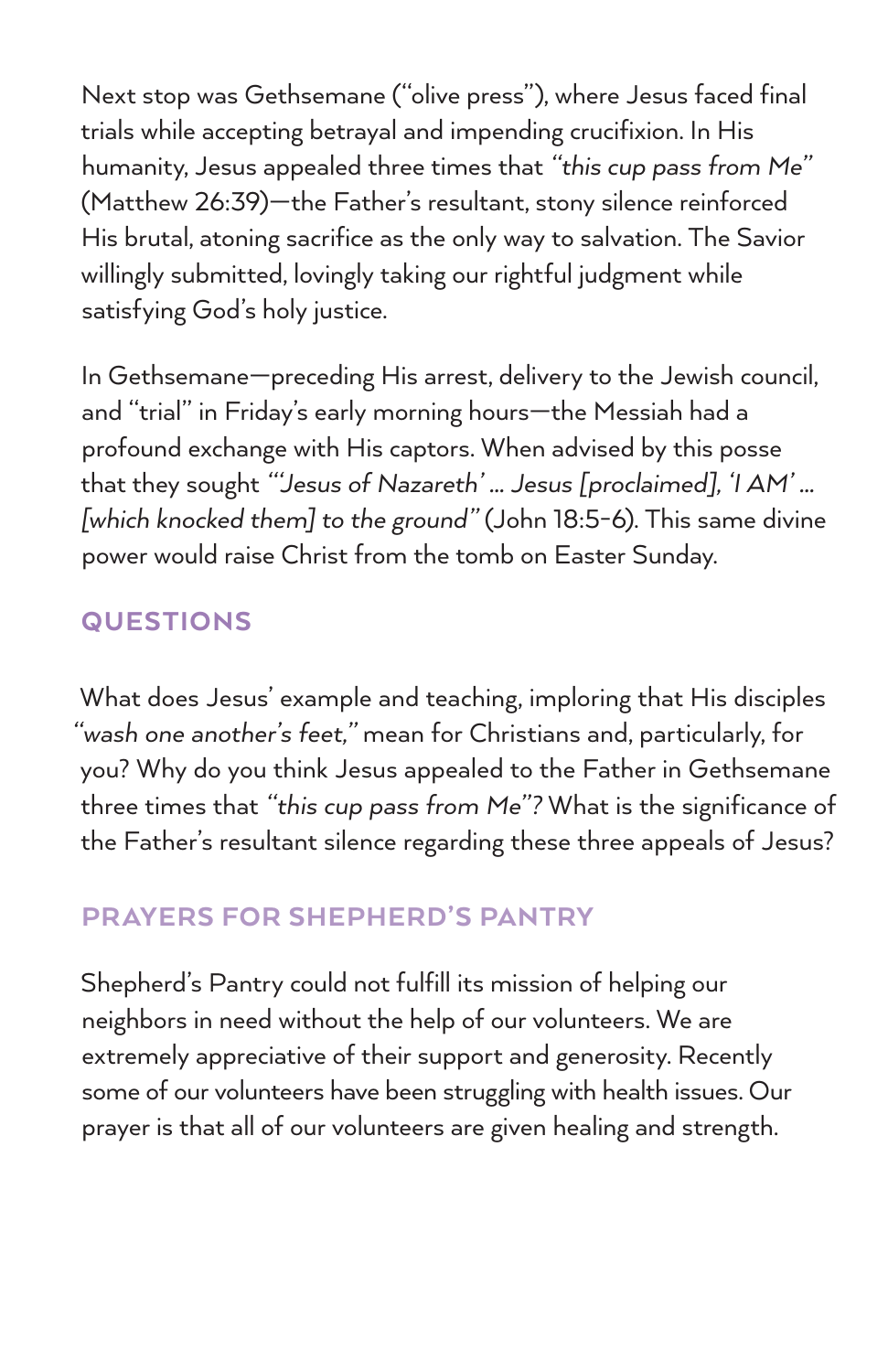

Read Psalm 22; Isaiah 52:13-15; Isaiah 53

It's Good Friday, whereby Jesus paid fully for our redemption. It wasn't good for Rome's Pontius Pilate, who found himself inseparably sucked into the intrigue enveloping this mortal battle between good and evil, climaxing today.

During their "post-trial" exchange, Pilate gazed upon *"the Truth"* (John 14:6), ironically asking, *"What is truth?"—he subsequently declared, "I find no guilt in Him"* (18:38). He knew Jesus was apolitical, *"that it was out of envy that [the Sanhedrin] had delivered Him up"*  (Matthew 27:18). Pilate was already "on notice" with Rome due to earlier riots. He hoped that freeing a prisoner would enable Jesus' release, offering Barabbas—an insurrectionist (closer to the Jews' anticipated Messiah)—or Jesus. The Sanhedrin-influenced mob chose Barabbas.

Pilate had Jesus flogged—hoping to pacify them—but they persisted, *"Crucify Him!"* (John 19:6). *"So he delivered Him over to be crucified … [but insightfully] wrote an inscription … on the cross … 'Jesus of Nazareth, the King of the Jews'"* (19:19), rebuffing the priests' related objections.

Roman soldiers mockingly robed Jesus in scarlet and placed a crown of thorns on His head (biblically representing Creation's fall)—an unwitting testimony to how *"God made Him who had no sin to be sin for us"* (2 Corinthians 5:21). While Jesus was crucified, darkness fell from noon to three amidst a legal transaction between Father and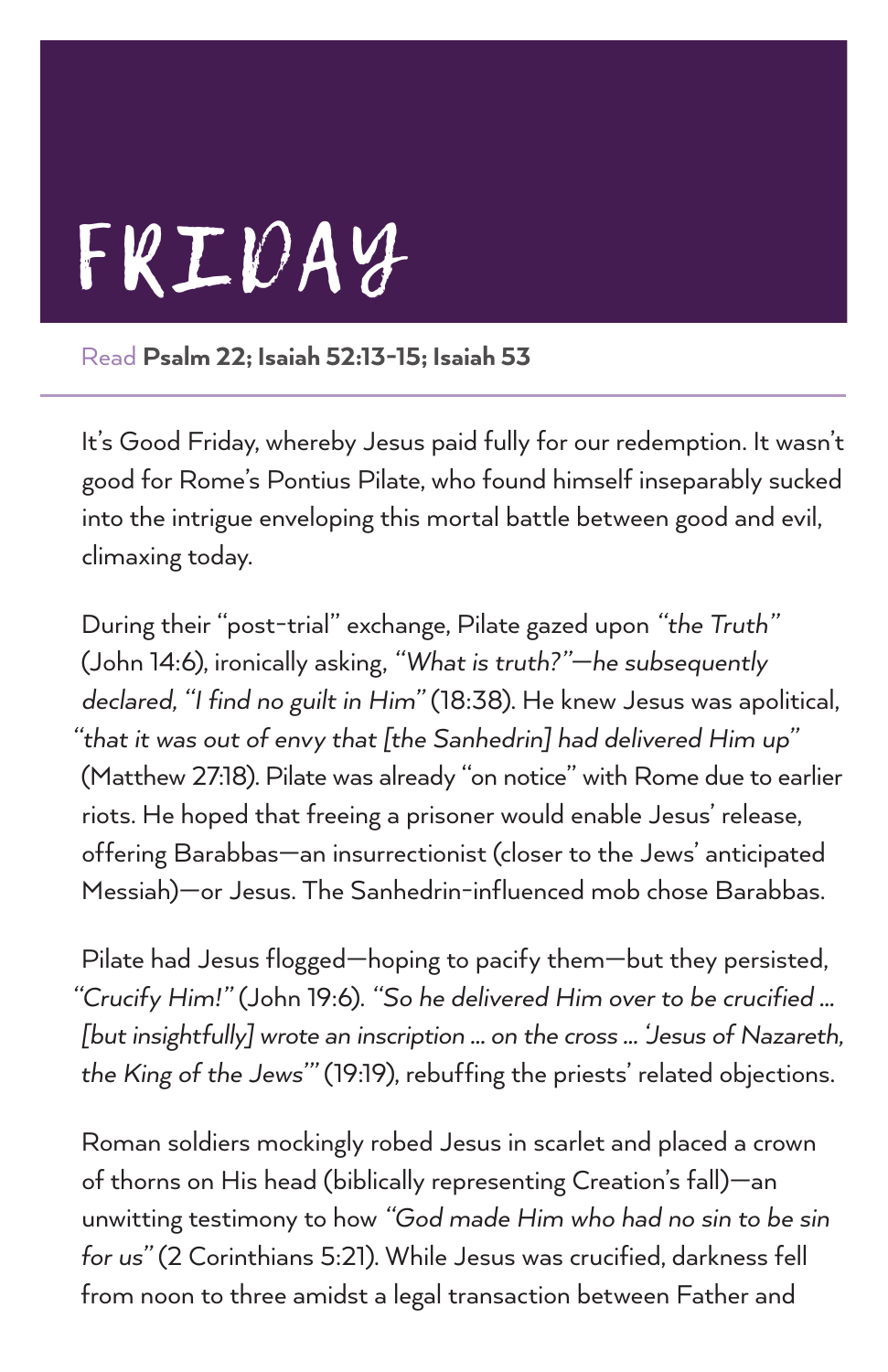Son: Jesus' perfect life exchanged for our broken, sinful lives. Jesus' related appeal, *"My God, My God, why have You forsaken Me?"*  (Matthew 27:46), reflected the formality of temporary separation between Father and Son while fulfilling prophecy (Psalm 22:1), publicly declaring His Messiahship, and expressing relational, spiritual, and physical torment.

Then *"[Jesus] said, 'It is finished!' … and gave up His spirit"* (John 19:30). *"The curtain of the temple (signifying prior separation between God and humankind) was torn in two"* (Matthew 27:51).

Passover lambs were inspected and selected Monday and sacrificed Friday. Jesus, the *"Lamb of God,"* likewise passed inspections throughout Passion Week—Tuesday by Pharisees, Sadducees, then a scribe; Thursday by the Sanhedrin; Friday by Herod and, finally, Pilate. None found legitimate fault. But who was really on trial here, Jesus or His enemies? Sunday's verdict: He is risen! He is risen indeed!

#### QUESTIONS

What were some of the ways in which Pilate was in a "tight spot" as he was pulled into the Sanhedrin's opposition to Jesus? Given that Jesus is God the Son, why His appeal from the cross, *"My God, My God, why have You forsaken Me?"?* What's the significances of the Savior's final declaration from the cross, *"It is finished!"*?

### PRAYERS FOR SHEPHERD'S PANTRY

Shepherd's Pantry is now providing personalized case management to clients along with financial support through our Shepherd's Help Fund and Faith & Finance classes. Our prayer request is for ongoing support to grow our Shepherd's Help Fund and increase the interns needed to support our community in new personalized ways.